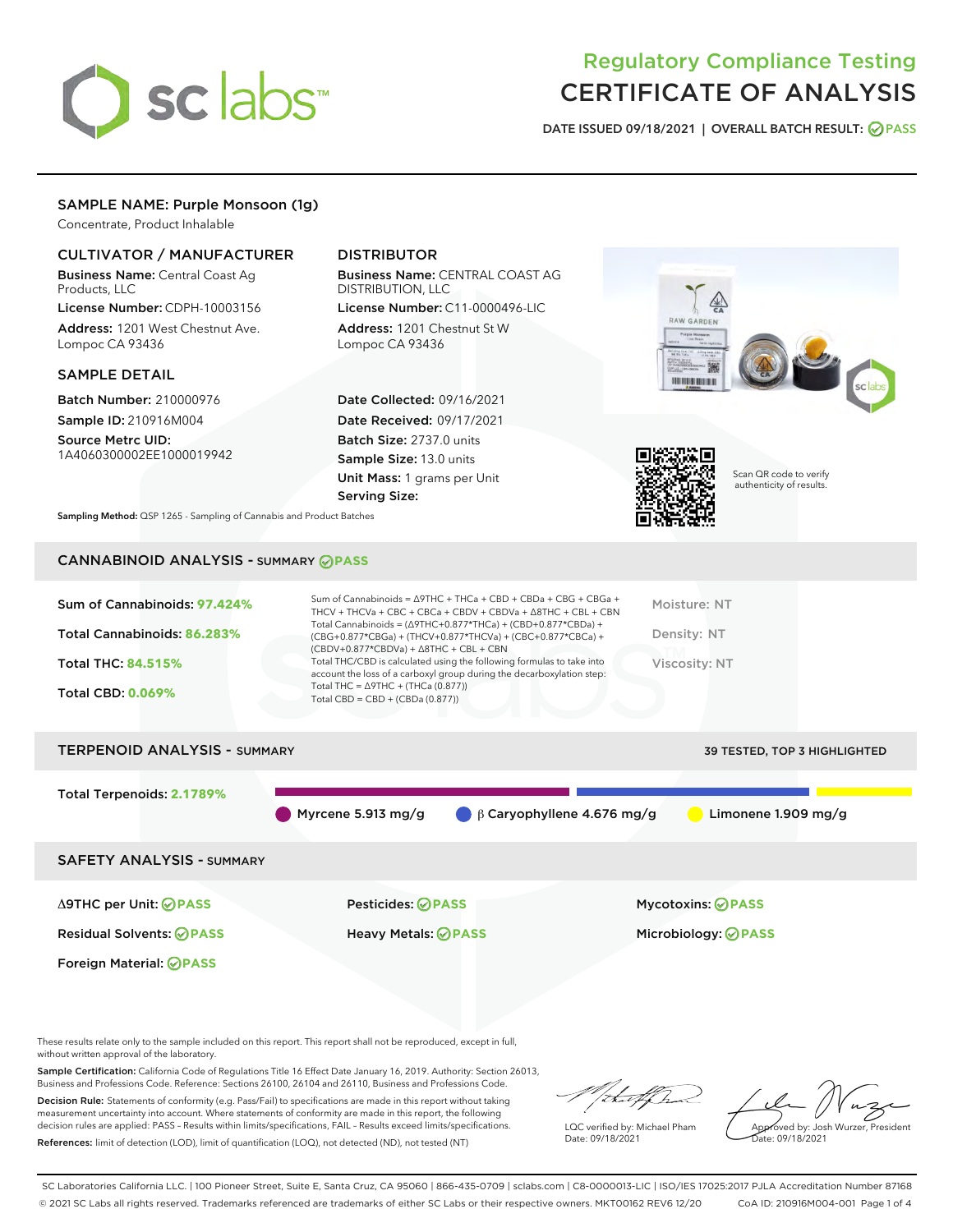



п

PURPLE MONSOON (1G) | DATE ISSUED 09/18/2021 | OVERALL BATCH RESULT: @ PASS

## CANNABINOID TEST RESULTS - 09/17/2021 2 PASS

Tested by high-performance liquid chromatography with diode-array detection (HPLC-DAD). **Method:** QSP 1157 - Analysis of Cannabinoids by HPLC-DAD

#### TOTAL CANNABINOIDS: **86.283%** Total Cannabinoids (Total THC) + (Total CBD) +

(Total CBG) + (Total THCV) + (Total CBC) + (Total CBDV) + ∆8THC + CBL + CBN

TOTAL THC: **84.515%** Total THC (∆9THC+0.877\*THCa)

TOTAL CBD: **0.069%**

Total CBD (CBD+0.877\*CBDa)

TOTAL CBG: 0.82% Total CBG (CBG+0.877\*CBGa)

TOTAL THCV: 0.302% Total THCV (THCV+0.877\*THCVa)

TOTAL CBC: 0.577% Total CBC (CBC+0.877\*CBCa)

TOTAL CBDV: ND Total CBDV (CBDV+0.877\*CBDVa)

| <b>COMPOUND</b>  | LOD/LOQ<br>(mg/g)          | <b>MEASUREMENT</b><br><b>UNCERTAINTY</b><br>(mg/g) | <b>RESULT</b><br>(mg/g) | <b>RESULT</b><br>(%) |
|------------------|----------------------------|----------------------------------------------------|-------------------------|----------------------|
| <b>THCa</b>      | 0.05/0.14                  | ±22.845                                            | 888.92                  | 88.892               |
| <b>A9THC</b>     | 0.06 / 0.26                | ±2.256                                             | 65.57                   | 6.557                |
| <b>CBGa</b>      | 0.1/0.2                    | ±0.39                                              | 7.4                     | 0.74                 |
| <b>CBCa</b>      | 0.07 / 0.28                | ±0.260                                             | 5.32                    | 0.532                |
| <b>THCVa</b>     | 0.07/0.20                  | ±0.164                                             | 3.44                    | 0.344                |
| <b>CBG</b>       | 0.06/0.19                  | ±0.067                                             | 1.70                    | 0.170                |
| <b>CBC</b>       | 0.2 / 0.5                  | ±0.03                                              | 1.1                     | 0.11                 |
| <b>CBDa</b>      | 0.02/0.19                  | ±0.023                                             | 0.79                    | 0.079                |
| $\triangle$ 8THC | 0.1/0.4                    | N/A                                                | <b>ND</b>               | <b>ND</b>            |
| <b>THCV</b>      | 0.1/0.2                    | N/A                                                | <b>ND</b>               | <b>ND</b>            |
| <b>CBD</b>       | 0.07/0.29                  | N/A                                                | <b>ND</b>               | <b>ND</b>            |
| <b>CBDV</b>      | 0.04 / 0.15                | N/A                                                | <b>ND</b>               | <b>ND</b>            |
| <b>CBDVa</b>     | 0.03/0.53                  | N/A                                                | <b>ND</b>               | <b>ND</b>            |
| <b>CBL</b>       | 0.06 / 0.24                | N/A                                                | <b>ND</b>               | <b>ND</b>            |
| <b>CBN</b>       | 0.1/0.3                    | N/A                                                | <b>ND</b>               | <b>ND</b>            |
|                  | <b>SUM OF CANNABINOIDS</b> |                                                    | 974.24 mg/g             | 97.424%              |

#### **UNIT MASS: 1 grams per Unit**

| ∆9THC per Unit                        | 1120 per-package limit     | 65.57 mg/unit<br><b>PASS</b> |
|---------------------------------------|----------------------------|------------------------------|
| <b>Total THC per Unit</b>             |                            | 845.15 mg/unit               |
| <b>CBD per Unit</b>                   |                            | <b>ND</b>                    |
| <b>Total CBD per Unit</b>             |                            | $0.69$ mg/unit               |
| Sum of Cannabinoids<br>per Unit       |                            | 974.24 mg/unit               |
| <b>Total Cannabinoids</b><br>per Unit |                            | 862.83 mg/unit               |
| <b>MOISTURE TEST RESULT</b>           | <b>DENSITY TEST RESULT</b> | <b>VISCOSITY TEST RESULT</b> |

Not Tested

Not Tested

Not Tested

#### TERPENOID TEST RESULTS - 09/18/2021

Terpene analysis utilizing gas chromatography-flame ionization detection (GC-FID). **Method:** QSP 1192 - Analysis of Terpenoids by GC-FID

| <b>COMPOUND</b>         | LOD/LOQ<br>(mg/g) | <b>MEASUREMENT</b><br><b>UNCERTAINTY</b><br>(mg/g) | <b>RESULT</b><br>(mg/g)                         | <b>RESULT</b><br>$(\%)$ |
|-------------------------|-------------------|----------------------------------------------------|-------------------------------------------------|-------------------------|
| <b>Myrcene</b>          | 0.008 / 0.025     | ±0.0763                                            | 5.913                                           | 0.5913                  |
| $\beta$ Caryophyllene   | 0.004 / 0.012     | ±0.1665                                            | 4.676                                           | 0.4676                  |
| Limonene                | 0.005 / 0.016     | ±0.0273                                            | 1.909                                           | 0.1909                  |
| $\alpha$ Humulene       | 0.009 / 0.029     | ±0.0454                                            | 1.415                                           | 0.1415                  |
| Terpinolene             | 0.008 / 0.026     | ±0.0281                                            | 1.370                                           | 0.1370                  |
| Linalool                | 0.009 / 0.032     | ±0.0425                                            | 1.118                                           | 0.1118                  |
| Ocimene                 | 0.011 / 0.038     | ±0.0357                                            | 1.113                                           | 0.1113                  |
| $\alpha$ Pinene         | 0.005 / 0.017     | ±0.0059                                            | 0.683                                           | 0.0683                  |
| $\alpha$ Bisabolol      | 0.008 / 0.026     | ±0.0354                                            | 0.663                                           | 0.0663                  |
| Guaiol                  | 0.009 / 0.030     | ±0.0282                                            | 0.598                                           | 0.0598                  |
| $\beta$ Pinene          | 0.004 / 0.014     | ±0.0058                                            | 0.506                                           | 0.0506                  |
| Nerolidol               | 0.009 / 0.028     | ±0.0212                                            | 0.337                                           | 0.0337                  |
| Terpineol               | 0.016 / 0.055     | ±0.0171                                            | 0.278                                           | 0.0278                  |
| trans-β-Farnesene       | 0.008 / 0.025     | ±0.0091                                            | 0.257                                           | 0.0257                  |
| Fenchol                 | 0.010 / 0.034     | ±0.0096                                            | 0.248                                           | 0.0248                  |
| Caryophyllene<br>Oxide  | 0.010 / 0.033     | ±0.0112                                            | 0.244                                           | 0.0244                  |
| Valencene               | 0.009 / 0.030     | ±0.0062                                            | 0.090                                           | 0.0090                  |
| <b>Borneol</b>          | 0.005 / 0.016     | ±0.0036                                            | 0.085                                           | 0.0085                  |
| Citronellol             | 0.003 / 0.010     | ±0.0030                                            | 0.061                                           | 0.0061                  |
| $\gamma$ Terpinene      | 0.006 / 0.018     | ±0.0006                                            | 0.037                                           | 0.0037                  |
| Camphene                | 0.005 / 0.015     | ±0.0004                                            | 0.036                                           | 0.0036                  |
| $\alpha$ Terpinene      | 0.005 / 0.017     | ±0.0005                                            | 0.032                                           | 0.0032                  |
| $\alpha$ Phellandrene   | 0.006 / 0.020     | ±0.0004                                            | 0.030                                           | 0.0030                  |
| Sabinene Hydrate        | 0.006 / 0.022     | ±0.0010                                            | 0.026                                           | 0.0026                  |
| 3 Carene                | 0.005 / 0.018     | ±0.0003                                            | 0.022                                           | 0.0022                  |
| Sabinene                | 0.004 / 0.014     | ±0.0002                                            | 0.015                                           | 0.0015                  |
| Nerol                   | 0.003 / 0.011     | ±0.0007                                            | 0.015                                           | 0.0015                  |
| Geraniol                | 0.002 / 0.007     | ±0.0005                                            | 0.012                                           | 0.0012                  |
| p-Cymene                | 0.005 / 0.016     | N/A                                                | <loq< th=""><th><loq< th=""></loq<></th></loq<> | <loq< th=""></loq<>     |
| Fenchone                | 0.009 / 0.028     | N/A                                                | $\sim$ 00                                       | $\sim$ 00               |
| Eucalyptol              | 0.006 / 0.018     | N/A                                                | <b>ND</b>                                       | <b>ND</b>               |
| (-)-Isopulegol          | 0.005 / 0.016     | N/A                                                | <b>ND</b>                                       | <b>ND</b>               |
| Camphor                 | 0.006 / 0.019     | N/A                                                | <b>ND</b>                                       | ND                      |
| Isoborneol              | 0.004 / 0.012     | N/A                                                | ND                                              | <b>ND</b>               |
| Menthol                 | 0.008 / 0.025     | N/A                                                | ND                                              | ND                      |
| R-(+)-Pulegone          | 0.003 / 0.011     | N/A                                                | <b>ND</b>                                       | ND                      |
| <b>Geranyl Acetate</b>  | 0.004 / 0.014     | N/A                                                | <b>ND</b>                                       | ND                      |
| $\alpha$ Cedrene        | 0.005 / 0.016     | N/A                                                | ND                                              | ND                      |
| Cedrol                  | 0.008 / 0.027     | N/A                                                | ND                                              | <b>ND</b>               |
| <b>TOTAL TERPENOIDS</b> |                   |                                                    | 21.789 mg/g                                     | 2.1789%                 |

SC Laboratories California LLC. | 100 Pioneer Street, Suite E, Santa Cruz, CA 95060 | 866-435-0709 | sclabs.com | C8-0000013-LIC | ISO/IES 17025:2017 PJLA Accreditation Number 87168 © 2021 SC Labs all rights reserved. Trademarks referenced are trademarks of either SC Labs or their respective owners. MKT00162 REV6 12/20 CoA ID: 210916M004-001 Page 2 of 4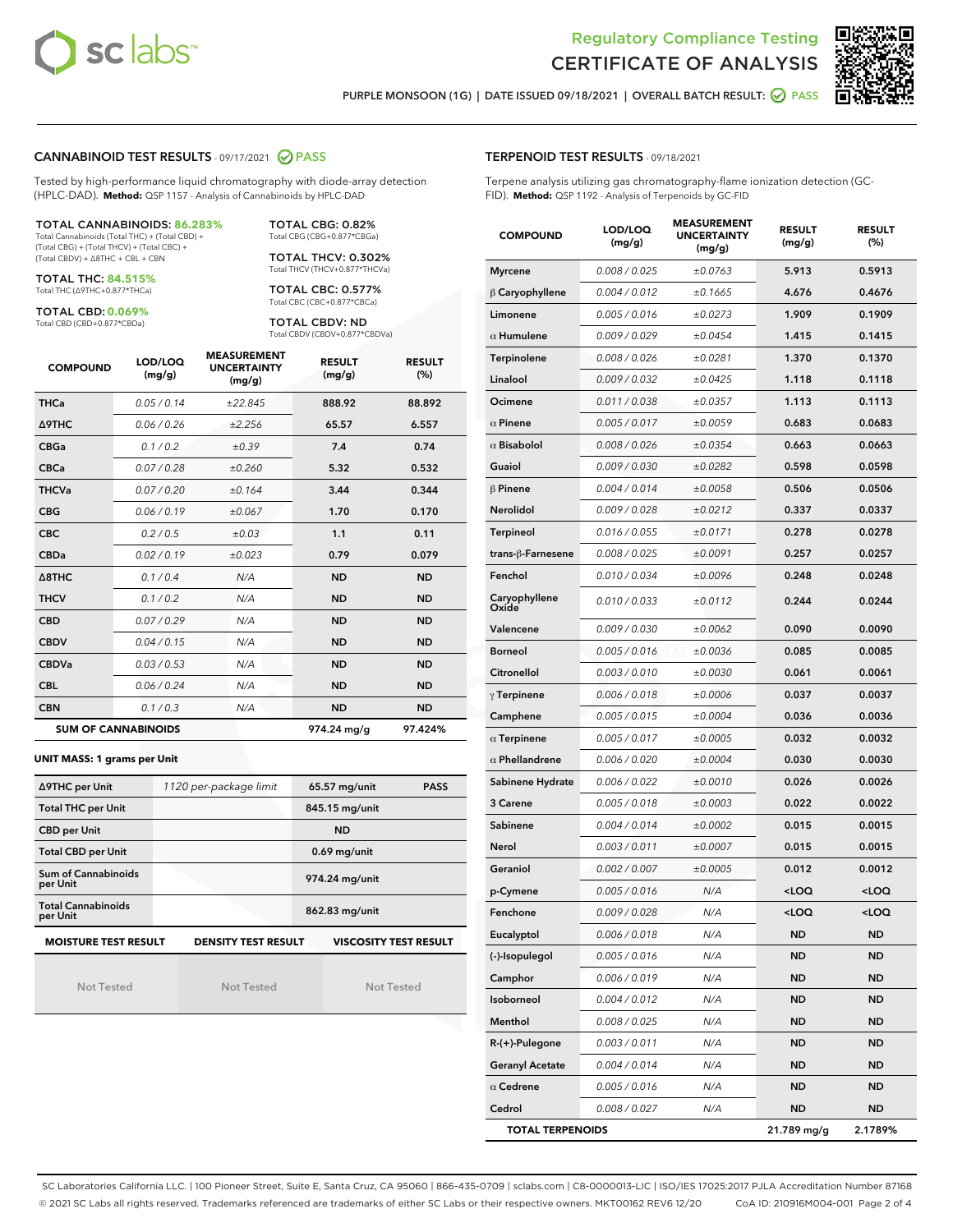



PURPLE MONSOON (1G) | DATE ISSUED 09/18/2021 | OVERALL BATCH RESULT: @ PASS

# CATEGORY 1 PESTICIDE TEST RESULTS - 09/18/2021 @ PASS

Pesticide and plant growth regulator analysis utilizing high-performance liquid chromatography-mass spectrometry (HPLC-MS) or gas chromatography-mass spectrometry (GC-MS). \*GC-MS utilized where indicated. **Method:** QSP 1212 - Analysis of Pesticides and Mycotoxins by LC-MS or QSP 1213 - Analysis of Pesticides by GC-MS

| <b>COMPOUND</b>             | LOD/LOQ<br>$(\mu g/g)$ | <b>ACTION</b><br><b>LIMIT</b><br>$(\mu q/q)$ | <b>MEASUREMENT</b><br><b>UNCERTAINTY</b><br>$(\mu g/g)$ | <b>RESULT</b><br>$(\mu g/g)$ | <b>RESULT</b> |
|-----------------------------|------------------------|----------------------------------------------|---------------------------------------------------------|------------------------------|---------------|
| Aldicarb                    | 0.03 / 0.08            | $\ge$ LOD                                    | N/A                                                     | <b>ND</b>                    | <b>PASS</b>   |
| Carbofuran                  | 0.02 / 0.05            | $\ge$ LOD                                    | N/A                                                     | <b>ND</b>                    | <b>PASS</b>   |
| Chlordane*                  | 0.03 / 0.08            | $\ge$ LOD                                    | N/A                                                     | <b>ND</b>                    | <b>PASS</b>   |
| Chlorfenapyr*               | 0.03/0.10              | $\ge$ LOD                                    | N/A                                                     | <b>ND</b>                    | <b>PASS</b>   |
| Chlorpyrifos                | 0.02 / 0.06            | $\ge$ LOD                                    | N/A                                                     | <b>ND</b>                    | <b>PASS</b>   |
| Coumaphos                   | 0.02 / 0.07            | $\ge$ LOD                                    | N/A                                                     | <b>ND</b>                    | <b>PASS</b>   |
| Daminozide                  | 0.02 / 0.07            | $\ge$ LOD                                    | N/A                                                     | <b>ND</b>                    | <b>PASS</b>   |
| <b>DDVP</b><br>(Dichlorvos) | 0.03/0.09              | $\ge$ LOD                                    | N/A                                                     | <b>ND</b>                    | <b>PASS</b>   |
| Dimethoate                  | 0.03 / 0.08            | $\ge$ LOD                                    | N/A                                                     | <b>ND</b>                    | <b>PASS</b>   |
| Ethoprop(hos)               | 0.03/0.10              | $\ge$ LOD                                    | N/A                                                     | <b>ND</b>                    | <b>PASS</b>   |
| Etofenprox                  | 0.02/0.06              | $>$ LOD                                      | N/A                                                     | <b>ND</b>                    | <b>PASS</b>   |
| Fenoxycarb                  | 0.03 / 0.08            | $\ge$ LOD                                    | N/A                                                     | <b>ND</b>                    | <b>PASS</b>   |
| Fipronil                    | 0.03/0.08              | $>$ LOD                                      | N/A                                                     | <b>ND</b>                    | <b>PASS</b>   |
| Imazalil                    | 0.02 / 0.06            | $\ge$ LOD                                    | N/A                                                     | <b>ND</b>                    | <b>PASS</b>   |
| Methiocarb                  | 0.02 / 0.07            | $\ge$ LOD                                    | N/A                                                     | <b>ND</b>                    | <b>PASS</b>   |
| Methyl<br>parathion         | 0.03/0.10              | $>$ LOD                                      | N/A                                                     | <b>ND</b>                    | <b>PASS</b>   |
| <b>Mevinphos</b>            | 0.03/0.09              | $>$ LOD                                      | N/A                                                     | <b>ND</b>                    | <b>PASS</b>   |
| Paclobutrazol               | 0.02 / 0.05            | $>$ LOD                                      | N/A                                                     | <b>ND</b>                    | <b>PASS</b>   |
| Propoxur                    | 0.03/0.09              | $\ge$ LOD                                    | N/A                                                     | <b>ND</b>                    | <b>PASS</b>   |
| Spiroxamine                 | 0.03 / 0.08            | $\ge$ LOD                                    | N/A                                                     | <b>ND</b>                    | <b>PASS</b>   |
| Thiacloprid                 | 0.03/0.10              | $\ge$ LOD                                    | N/A                                                     | <b>ND</b>                    | <b>PASS</b>   |

# CATEGORY 2 PESTICIDE TEST RESULTS - 09/18/2021 @ PASS

| <b>COMPOUND</b>          | LOD/LOQ<br>$(\mu g/g)$ | <b>ACTION</b><br><b>LIMIT</b><br>$(\mu g/g)$ | <b>MEASUREMENT</b><br><b>UNCERTAINTY</b><br>$(\mu g/g)$ | <b>RESULT</b><br>$(\mu g/g)$ | <b>RESULT</b> |
|--------------------------|------------------------|----------------------------------------------|---------------------------------------------------------|------------------------------|---------------|
| Abamectin                | 0.03/0.10              | 0.1                                          | N/A                                                     | <b>ND</b>                    | <b>PASS</b>   |
| Acephate                 | 0.02/0.07              | 0.1                                          | N/A                                                     | <b>ND</b>                    | <b>PASS</b>   |
| Acequinocyl              | 0.02/0.07              | 0.1                                          | N/A                                                     | <b>ND</b>                    | <b>PASS</b>   |
| Acetamiprid              | 0.02/0.05              | 0.1                                          | N/A                                                     | <b>ND</b>                    | <b>PASS</b>   |
| Azoxystrobin             | 0.02/0.07              | 0.1                                          | N/A                                                     | <b>ND</b>                    | <b>PASS</b>   |
| <b>Bifenazate</b>        | 0.01/0.04              | 0.1                                          | N/A                                                     | <b>ND</b>                    | <b>PASS</b>   |
| <b>Bifenthrin</b>        | 0.02 / 0.05            | 3                                            | N/A                                                     | <b>ND</b>                    | <b>PASS</b>   |
| <b>Boscalid</b>          | 0.03/0.09              | 0.1                                          | N/A                                                     | <b>ND</b>                    | <b>PASS</b>   |
| Captan                   | 0.19/0.57              | 0.7                                          | N/A                                                     | <b>ND</b>                    | <b>PASS</b>   |
| Carbaryl                 | 0.02/0.06              | 0.5                                          | N/A                                                     | <b>ND</b>                    | <b>PASS</b>   |
| Chlorantranilip-<br>role | 0.04/0.12              | 10                                           | N/A                                                     | <b>ND</b>                    | <b>PASS</b>   |
| Clofentezine             | 0.03/0.09              | 0.1                                          | N/A                                                     | <b>ND</b>                    | <b>PASS</b>   |

# CATEGORY 2 PESTICIDE TEST RESULTS - 09/18/2021 continued

| <b>COMPOUND</b>               | LOD/LOQ<br>(µg/g) | <b>ACTION</b><br><b>LIMIT</b><br>$(\mu g/g)$ | <b>MEASUREMENT</b><br><b>UNCERTAINTY</b><br>$(\mu g/g)$ | <b>RESULT</b><br>(µg/g) | <b>RESULT</b> |
|-------------------------------|-------------------|----------------------------------------------|---------------------------------------------------------|-------------------------|---------------|
| Cyfluthrin                    | 0.12 / 0.38       | $\overline{c}$                               | N/A                                                     | <b>ND</b>               | <b>PASS</b>   |
| Cypermethrin                  | 0.11 / 0.32       | 1                                            | N/A                                                     | ND                      | <b>PASS</b>   |
| Diazinon                      | 0.02 / 0.05       | 0.1                                          | N/A                                                     | ND                      | <b>PASS</b>   |
| Dimethomorph                  | 0.03 / 0.09       | 2                                            | N/A                                                     | ND                      | <b>PASS</b>   |
| Etoxazole                     | 0.02 / 0.06       | 0.1                                          | N/A                                                     | <b>ND</b>               | <b>PASS</b>   |
| Fenhexamid                    | 0.03 / 0.09       | 0.1                                          | N/A                                                     | <b>ND</b>               | <b>PASS</b>   |
| Fenpyroximate                 | 0.02 / 0.06       | 0.1                                          | N/A                                                     | ND                      | <b>PASS</b>   |
| Flonicamid                    | 0.03 / 0.10       | 0.1                                          | N/A                                                     | ND                      | <b>PASS</b>   |
| Fludioxonil                   | 0.03 / 0.10       | 0.1                                          | N/A                                                     | <b>ND</b>               | <b>PASS</b>   |
| Hexythiazox                   | 0.02 / 0.07       | 0.1                                          | N/A                                                     | ND                      | <b>PASS</b>   |
| Imidacloprid                  | 0.04 / 0.11       | 5                                            | N/A                                                     | ND                      | <b>PASS</b>   |
| Kresoxim-methyl               | 0.02 / 0.07       | 0.1                                          | N/A                                                     | <b>ND</b>               | <b>PASS</b>   |
| <b>Malathion</b>              | 0.03 / 0.09       | 0.5                                          | N/A                                                     | ND                      | <b>PASS</b>   |
| Metalaxyl                     | 0.02 / 0.07       | $\overline{c}$                               | N/A                                                     | ND                      | <b>PASS</b>   |
| Methomyl                      | 0.03 / 0.10       | 1                                            | N/A                                                     | <b>ND</b>               | <b>PASS</b>   |
| Myclobutanil                  | 0.03 / 0.09       | 0.1                                          | N/A                                                     | ND                      | <b>PASS</b>   |
| Naled                         | 0.02 / 0.07       | 0.1                                          | N/A                                                     | ND                      | <b>PASS</b>   |
| Oxamyl                        | 0.04 / 0.11       | 0.5                                          | N/A                                                     | ND                      | <b>PASS</b>   |
| Pentachloronitro-<br>benzene* | 0.03 / 0.09       | 0.1                                          | N/A                                                     | ND                      | <b>PASS</b>   |
| Permethrin                    | 0.04 / 0.12       | 0.5                                          | N/A                                                     | <b>ND</b>               | <b>PASS</b>   |
| Phosmet                       | 0.03 / 0.10       | 0.1                                          | N/A                                                     | <b>ND</b>               | <b>PASS</b>   |
| Piperonylbu-<br>toxide        | 0.02 / 0.07       | 3                                            | N/A                                                     | ND                      | <b>PASS</b>   |
| Prallethrin                   | 0.03 / 0.08       | 0.1                                          | N/A                                                     | <b>ND</b>               | <b>PASS</b>   |
| Propiconazole                 | 0.02 / 0.07       | 0.1                                          | N/A                                                     | ND                      | <b>PASS</b>   |
| Pyrethrins                    | 0.04 / 0.12       | 0.5                                          | N/A                                                     | ND                      | <b>PASS</b>   |
| Pyridaben                     | 0.02 / 0.07       | 0.1                                          | N/A                                                     | ND                      | <b>PASS</b>   |
| Spinetoram                    | 0.02 / 0.07       | 0.1                                          | N/A                                                     | ND                      | <b>PASS</b>   |
| Spinosad                      | 0.02 / 0.07       | 0.1                                          | N/A                                                     | ND                      | <b>PASS</b>   |
| Spiromesifen                  | 0.02 / 0.05       | 0.1                                          | N/A                                                     | <b>ND</b>               | <b>PASS</b>   |
| Spirotetramat                 | 0.02 / 0.06       | 0.1                                          | N/A                                                     | ND                      | <b>PASS</b>   |
| Tebuconazole                  | 0.02 / 0.07       | 0.1                                          | N/A                                                     | ND                      | <b>PASS</b>   |
| Thiamethoxam                  | 0.03 / 0.10       | 5                                            | N/A                                                     | <b>ND</b>               | <b>PASS</b>   |
| Trifloxystrobin               | 0.03 / 0.08       | 0.1                                          | N/A                                                     | <b>ND</b>               | <b>PASS</b>   |

SC Laboratories California LLC. | 100 Pioneer Street, Suite E, Santa Cruz, CA 95060 | 866-435-0709 | sclabs.com | C8-0000013-LIC | ISO/IES 17025:2017 PJLA Accreditation Number 87168 © 2021 SC Labs all rights reserved. Trademarks referenced are trademarks of either SC Labs or their respective owners. MKT00162 REV6 12/20 CoA ID: 210916M004-001 Page 3 of 4